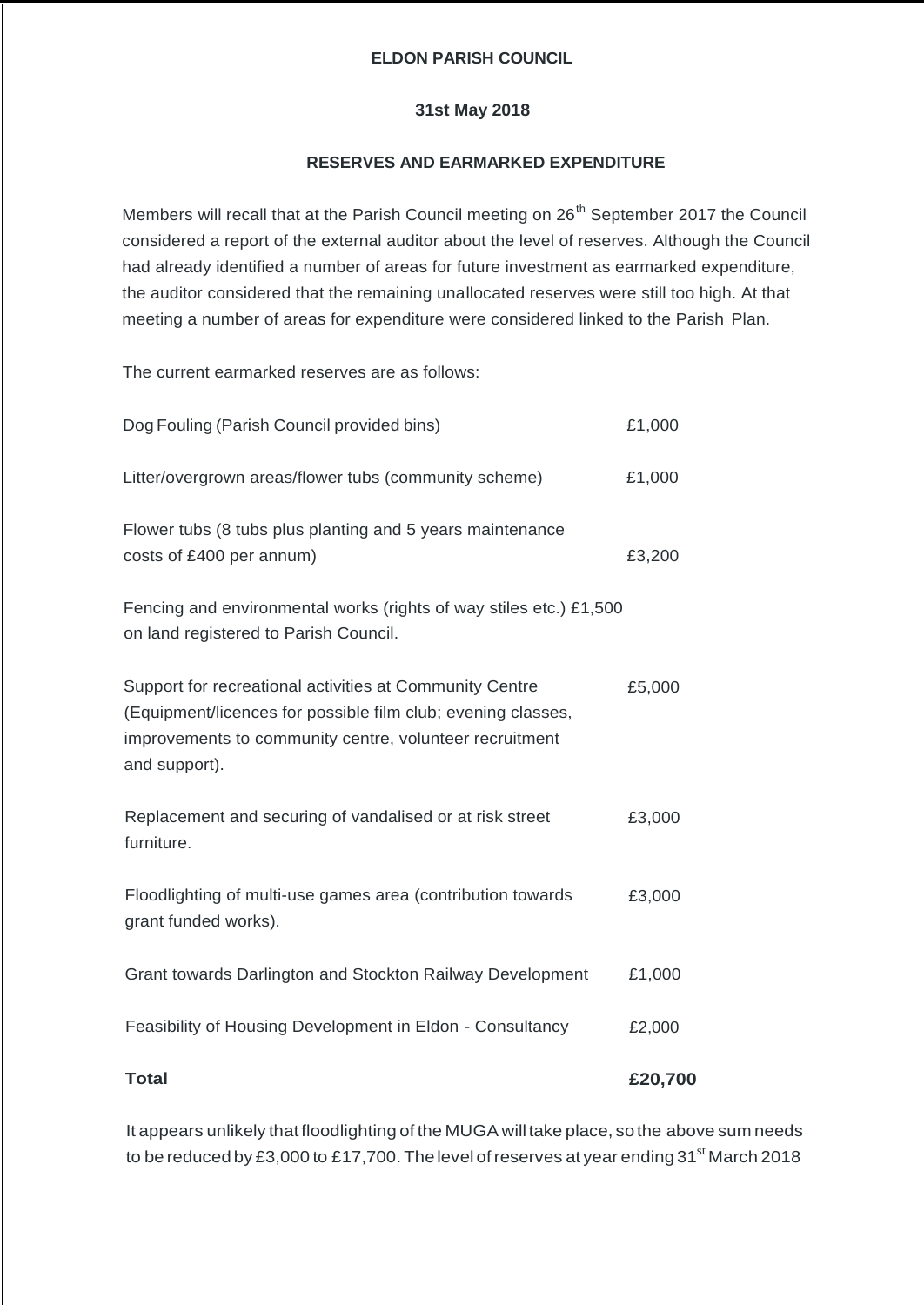was just over £44,000, a reduction of £2,000 from the previous year. Additionally for 2017- 18 the Parish Council precept has not risen. The new external auditors Mazars take the view that in smaller Councils, it may be necessary to keep higher reserves for "a rainy day." They suggest a maximum of the precept plus 15%to hold as unallocated reserves.

At the meetings in September and November a number of possible areas for expenditure were considered. At the March 2018 meeting of the Council, a discussion was held with a representative of West Durham Housing Trust about the feasibility of new housing development in Eldon. A number of options are available including the Trust acting on behalf of the Council to develop proposals and negotiate with potential developers, or to carry out the development themselves. It is suggested that to kick start this process and potentially bring it to fruition, the figure previously identified solely for consultancy should be increased from £2,000 to £7,000. It was also considered there may be opportunities to support the Community Centre with a contribution towards energy saving measures.

In line with the September/November discussions an approach has also been made to the County Council about a Parish Council contribution towards refurbishment of the Children's Playground. This would either consist of re-painting and refurbishment of existing equipment, or replacement of some equipment. It is suggested that £5,000 should be earmarked for this (also to include repairs/replacement of nearby seating). In the past the Parish Council has provided funding towards children's activities such as multi-sports provision in Eldon, particularly during school holidays. In recent years some provision has been funded by the County Council, but as the Council continues to suffer financial rigour these services are being withdrawn. It is suggested that £2,500 should be allocated for holiday provision over the next five years at the sum of £500 per year.

The current earmarked reserves include a small sum of £1,000 towards Darlington and Stockton Railway Bicentenary celebrations. There may be opportunities for grants towards more substantial works or events in Eldon Parish and it is suggested that this sum should be increased to £3,000. Finally, the Parish Council's land ownership will now carry with it a requirement for ongoing maintenance including annual hedge cutting and strimming/clearing public rights of way across its land. This is likely to cost in the order of £400 per annum and it is suggested that  $£2,000$  be earmarked for 5 years of works.

If the above suggestions are agreed the earmarked reserves would be as follows:

| Dog Fouling (Parish Council provided bins)                                                           | £1,000 |
|------------------------------------------------------------------------------------------------------|--------|
| Litter/overgrown areas/flower tubs (community scheme)                                                | £1,000 |
| Flower tubs (8 tubs plus planting and 5 years maintenance<br>costs of £400 per annum)                | £3,200 |
| Fencing and environmental works (rights of way stiles etc.)<br>on land registered to Parish Council. | £1,500 |